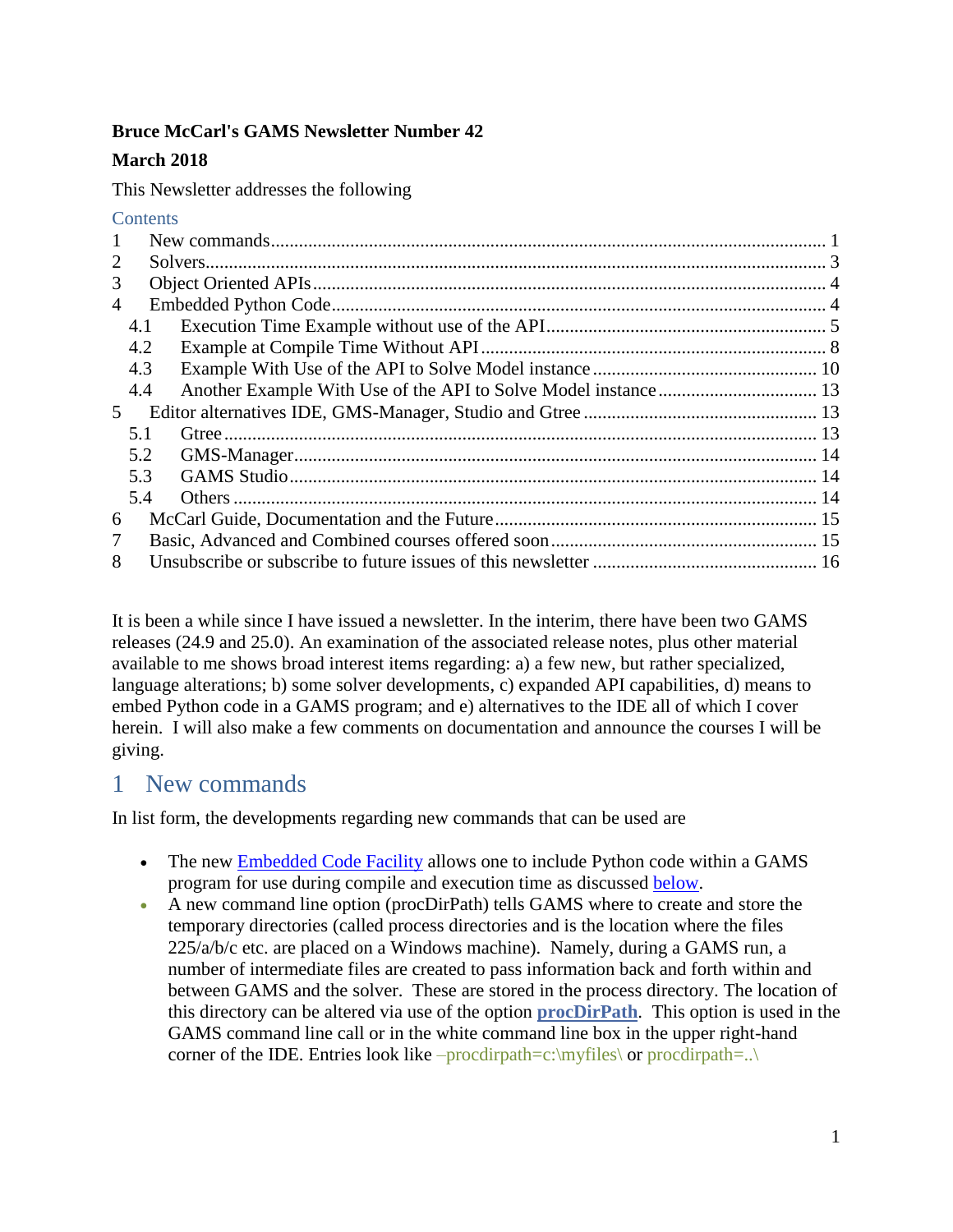- Some new compile time constants have been introduced that involve settings for model attributes for solPrint, and solveOpt. Discussion of these and a number of other compile time constants and their use appears [here.](https://www.gams.com/latest/docs/UG_GamsCall.html#UG_GamsCall_CompileTimeConstants)
- New ways have been introduced to specify the solPrint and sysOut parameters that can be set through the command line, an option statement or a model attribute.
	- o [solPrint](https://www.gams.com/latest/docs/UG_GamsCall.html#GAMSAOSolPrint) controls the amount of output included in the list file after a solve and can be set to "**off**", "**on**", and "**silent"**. In cases numerical values of 0, 1 and 2 also work but GAMS is trying to phase this out.
	- o **[sysOut](https://www.gams.com/latest/docs/UG_GamsCall.html#GAMSAOSysOut)** controls whether additional solver generated output (namely the solver status file) is included in the listing file and can be set to **off** or **on**. In cases, numerical values of 0 and 1 also work but GAMS is trying to phase this out.
- Looking at solPrint parameter possibilities led me to experiment with the solPrint silent option which I set through modelname.solprint= %solPrint.silent% which suppresses all solver information in the LST file. I found this convenient and realized that it as useful to suppress solution output when using embedded Python code as in the target price example below. I do note this implementation does not suppress solution information that is of little value in the log file. You can use \$offlog to try do reduce that although information still gets through from the solver.
- A revision has been made in the way that the command line parameter **[dumpOpt](https://www.gams.com/latest/docs/UG_GamsCall.html#GAMSAODumpOpt)** works. When this option is invoked it causes GAMS to write a file in GMS format that has everything in the model within it (e.g. folding in all the includes). After the revision the file now also contains settings for a number of user specified dollar control options. The resultant file is named with the root name of the file and the extension dmp (tran.dmp for the file tran.gms). I think the main use for it is to create a file you can send to others (like GAMS support) who want to reproduce a run.
- A file was added to the possible library of files that can be included in GAMS files that functionally solves a model instance without regenerating the model through Python. The file is called **pyEmbMI.gms** and is located in the subdirectory of the GAMS system called inclib. It is addressed through the use of a \$libinclude statement with arguments that specify a) the name of the model instance that was solved (note this named model instance can have data manipulated in it and be resolved as illustrated in the Python example below); b) the part of the solve statement that identifies the model name, optimization type and variable to optimize (i.e. 'modelname using NLP maximizing z'); c) parameters to include in the GAMS call and d) procedures to use in manipulating parameter and variable attribute data within the GAMS instance. An example where **pyEmbMI.gms** is used appears within two of the embedded code examples below and is discussed there. There is also another example available in the model library files embmiex1, spbender3 and spbender5.
- A new capability has been added to the **[Put\\_Utility](https://www.gams.com/latest/docs/UG_Put.html#UG_Put_PutUtil)** command, namely one can now use the keyword **Save**. Use of **Put\_utility save** in a program will cause GAMS to generate a **[save file](https://www.gams.com/latest/docs/UG_SaveRestart.html)** that encapsulates the current status of the GAMS run as of the time when the put utility statement is executed. Subsequent programs can be restarted from that file just as is normally done in the GAMS save restart procedure which is extensively discussed in the McCarl Guide.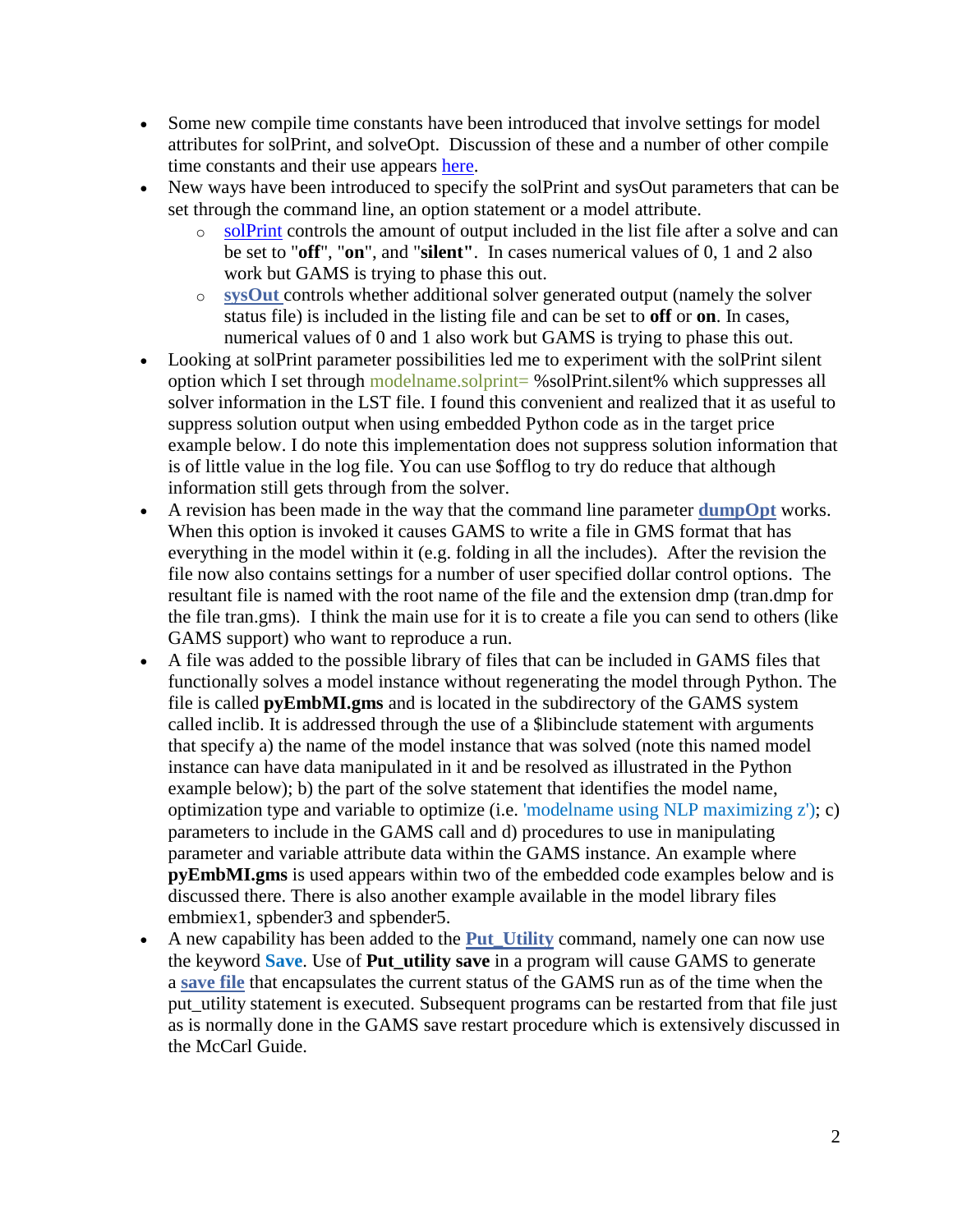- The function of the **Put** Utility Statement has been modified so that the user no longer needs to define a put file name before using it as explained **[here](https://www.gams.com/latest/docs/UG_Put.html#UG_Put_TheSyntax_FileStatement)** . Rather when put\_utility is invoked, a file is automatically defined.
- A new command line option has been introduced that allows one to append a string from an environment variable to the file stem when creating LST, LOG and LXI files. This option is called **[fileStemApFromEnv](https://www.gams.com/latest/docs/UG_GamsCall.html#GAMSAOFileStemApFromEnv)**. The option is apparently useful for users submitting GAMS jobs via mpirun/mpiexec. In that environment multiple, instances of GAMS will be run simultaneously and each instance will involve a run of a file with an identical name wherein only an environment variable called PMI\_RANK will be different. That variable contains a number that is unique to that particular model instance  $(0,1,2,...)$ . This would ordinarily result in overwriting of the LST, LOG and LXI files since GAMS will normally write to modelname.log, lxi and lst. Use of **[fileStemApFromEnv](https://www.gams.com/latest/docs/UG_GamsCall.html#GAMSAOFileStemApFromEnv)** cause the file stem of the LST and other files to be augmented with the contents of the environment variable and will thus allow differentiation among the solver output LST files. This involves specifying **[fileStemApFromEnv](https://www.gams.com/latest/docs/UG_GamsCall.html#GAMSAOFileStemApFromEnv)**= PMI\_RANK in the command line and results files modelname1.lst, modelname2.lst etc. Other environment variables could also be used.
- A number of functions within GAMS have been rewritten to improve their reliability, performance and/or precision. These include the **[loggamma](https://www.gams.com/latest/docs/UG_Parameters.html#UG_Parameters_Mathematical_Functions)**, **[gamma](https://www.gams.com/latest/docs/UG_Parameters.html#UG_Parameters_Mathematical_Functions)**, **[logbeta](https://www.gams.com/latest/docs/UG_Parameters.html#UG_Parameters_Mathematical_Functions)**, **[beta](https://www.gams.com/latest/docs/UG_Parameters.html#UG_Parameters_Mathematical_Functions)**, and **[binomial](https://www.gams.com/latest/docs/UG_Parameters.html#UG_Parameters_Mathematical_Functions)** functions. In addition, the gamma and beta functions are now classified as smooth and are allowed for use within NLP models instead of being restricted to DNLP models. Finally, the domains of the beta and binomial functions have been changed.

# <span id="page-2-0"></span>2 Solvers

A number of changes have been made in terms of the solvers with many, perhaps almost all having updated versions. The ones I perceive as receiving the largest changes and the basic nature of those changes are listed below.

- CPLEX and the associated GAMS in core linkage has been enhanced with respect to its MIP solution capability and in the Benders Decomposition implementation.
- LocalSolver has been enhanced with its preprocessing features entirely rewritten.
- GAMSCHK after years of languishing unchanged a few changes were made. Steve Dirkse at GAMS with a little bit of help from me fixed a few bugs in the Fortran code. For example, we improved the way the program limited the number of items portrayed when analysis finds many cases of an error within a named variable or equation. We also corrected the way the program dealt with scaled models within the displaycr and postopt routines. Also, the process window and LXI navigation window now contains clickable links to the output from the main GAMSCHK procedures employed in a run. Additionally, a change was made allowing smaller lower bounds (now  $10^{**}(-5)$ ) for **[LevelFilt](https://www.gams.com/latest/docs/S_GAMSCHK.html#GAMSCHKLEVELFILT)** and **[MargFilt](https://www.gams.com/latest/docs/S_GAMSCHK.html#GAMSCHKMARGFILT)**. These are used to identify large shadow prices and solution values in the NONOPT procedure when seeking causes of unbounded and infeasible solutions.
- GUROBI was enhanced in its capabilities to solve mixed integer quadratic programming models (MIQPs).
- Lindo/LindoGlobal received enhancements in its solvers for LP, MIP, Global optimization, and NLP.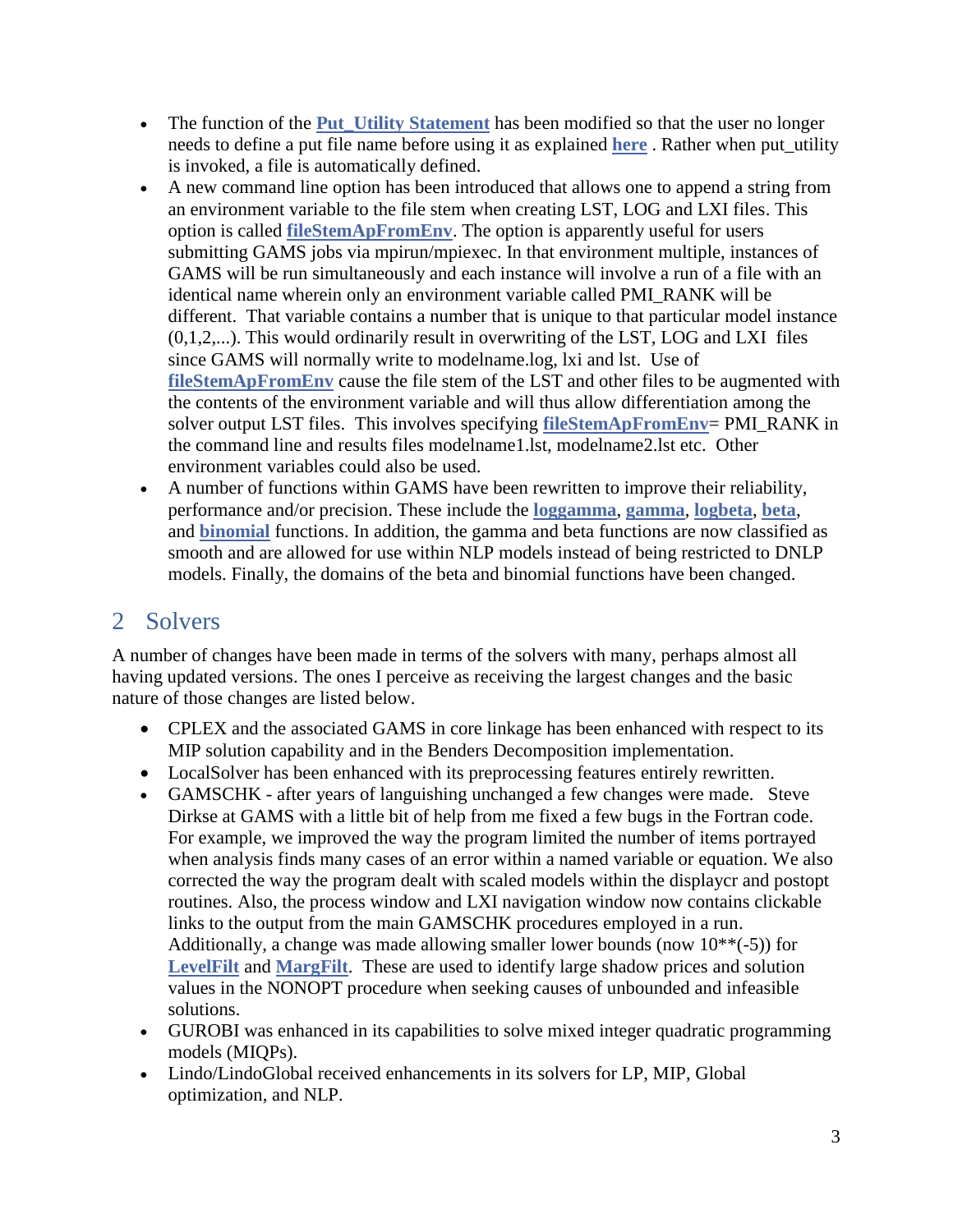• XPRESS was enhanced relative to MIP solutions in its use of parallel processors, memory, heuristics, and cutting plane formation. Additionally the presolve was rewritten, and changes were made to its crossover tools.

One other point relative to solvers is that support for 32-bit machines has been eliminated for a number of the major solvers. This is true generally across much of the software industry and in a comment the GAMS staff says "**the future is 64bit and the sooner the users eliminate their dependency on 32bit the better."**

# <span id="page-3-0"></span>3 Object Oriented APIs

GAMS contains a number of application program interfaces (APIs) that allow developers to more smoothly move data in and out of GAMS when programming in selected environments. APIs are available with some differences by platform (see comments [here\)](https://www.gams.com/latest/docs/API_MAIN.html#GAMS_HLAPIS_SUPPORTED_PLATFORMS) for

- [.NET](https://www.gams.com/latest/docs/apis/dotnet/DOTNET_OVERVIEW.html) which works with the .NET framework version 4
- $C++$  which works with  $C++$  versions  $C++11$  or later,
- **[Java](https://www.gams.com/latest/docs/API_JAVA_OVERVIEW.html)** which works with Java versions Java SE 7 or later, and
- **[Python](https://www.gams.com/latest/docs/API_PY_OVERVIEW.html)** which works with Python version 2.7 (and also with versions 3.4 and 3.6 in differing [ways](https://www.gams.com/latest/docs/API_MAIN.html#GAMS_HLAPIS_SUPPORTED_PLATFORMS) on Windows, Mac, and Linux platforms).

In addition there are **expert-level [\(or low-level\) GAMS](https://www.gams.com/latest/docs/API_MAIN.html#GAMS_LLAPIS) APIs** which can be used but users should note that their use requires advanced knowledge of GAMS component libraries. These are discussed in the document **Executing GAMS [from other Environments](https://www.gams.com/latest/docs/UG_spawning_gams.html)**.

My brief examination in this arena leads me the conclusion that as a whole the inherent procedures and complexity of the documentation makes for a steep learning curve for people who don't live and breathe threads and instances and namespaces and classes.

# <span id="page-3-1"></span>4 Embedded Python Code

<span id="page-3-2"></span>GAMS releases 24.9 and thereafter contain the ability to embed Python code within GAMS code at compilation and execution time although the feature is still in Beta (The beta status meaning that until a full release occurs some future changes may be made that could compromise the operability of code reliant on current features).

When I look into the embedded code capabilities, I see two main levels of possible implementation. One involves directly using the embedded code and nothing else. The other involves using the embedded code in conjunction with the **[Object-oriented GAMS](https://www.gams.com/latest/docs/API_PY_OVERVIEW.html) Python API** (Application Programming Interface).

In particular, across these two classes of use

• Going ahead *without the API* allows one to: a) use Python code to alter data within GAMS at either compilation or execution time; and b) access GAMS resident parameter/set/variable/equation items including solution information at execution time. In modifying data, one can change data within already defined items such as parameters, bounds on variables, right hand sides, or scaling factors. However, it is important to note that at execution time one cannot expand domains of sets, define new tables, or define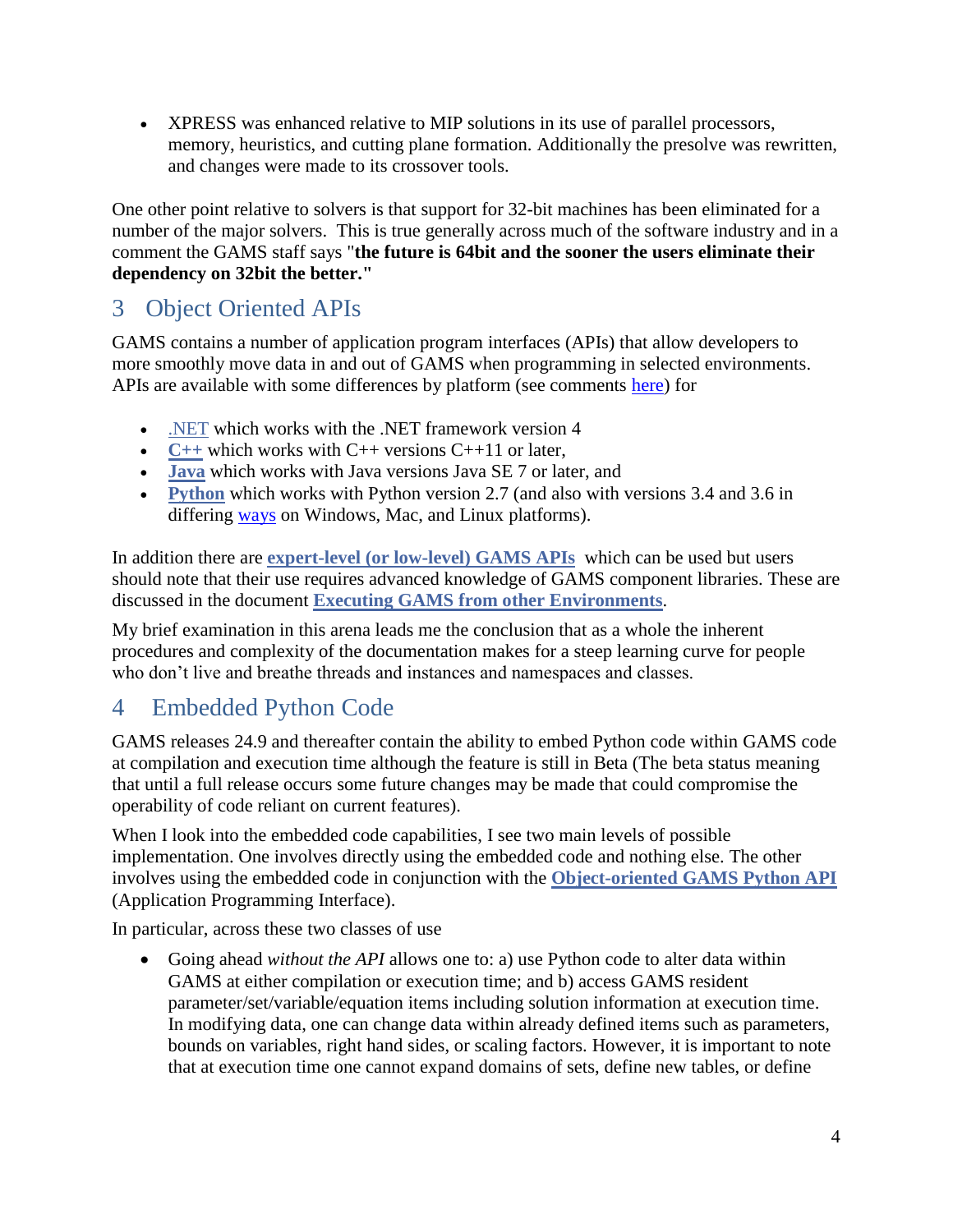new named variables/equations. But, domains can be expanded at compile time as the Excel related example below shows.

• Going ahead in interaction *with the API* allows one to modifying data then solve a model and parse through a generated model recovering structural elements. Again, this does not allow one to add new variables or equations. However, the contents of pre-existing variables and equations can be altered. This also permits strategies where variables or equations are predefined with dummy content that subsequently can be changed.

The code can be embedded at either compile time of execution time. Compile time embedding is done using **\$onEmbeddedCode Python:** followed by **\$offEmbeddedCode [arguments]**. Execution time embedding is done using at first **embeddedCode Python:** then later one uses either **pauseembeddedcode [arguments]** or **endembeddedcode [arguments]** to return back to GAMS. If the execution is paused then later Python code can be included and Python execution restarted with **continueembeddedcode:** which starts the execution up again retaining the results from the earlier Python execution. In doing this, I draw from several documents.

- Technical GAMS aspects of embedding Python code appear in the document [https://www.GAMS.com/latest/docs/UG\\_EmbeddedCode.html](https://www.gams.com/latest/docs/UG_EmbeddedCode.html)
- The API is discussed at [https://www.GAMS.com/latest/docs/API\\_PY\\_OVERVIEW.html.](https://www.gams.com/latest/docs/API_PY_OVERVIEW.html)
- There is some information on types application in the presentation within the file [https://www.GAMS.com/fileadmin/resources/presentations/informs2018\\_EmbeddedCod](https://www.gams.com/fileadmin/resources/presentations/informs2017_EmbeddedCode.pdf) [e.pdf.](https://www.gams.com/fileadmin/resources/presentations/informs2017_EmbeddedCode.pdf)
- There is a family of example applications that can be accessed through use of the library manager within the IDE. These include
	- o Alternative implementations of stochastic Benders decomposition in the model library,
	- o Codes which test the get and set features in the test library
	- o Code for sorting and decomposing set element names in the data utility library.

Here I present four examples that illustrate basic functionality.

## <span id="page-4-0"></span>4.1 Execution Time Example without use of the API

A simple code that illustrates the very basics of execution functionality appears below and is built upon the model library code transport is available for download as a link with this newsletter and is called Python\_embed\_trnsport\_without\_API.gms. The key Python related parts are color coded below. Also just after the code is presented I enter some notes on the basic function of the code segments.

```
embeddedCode Python:
storedlsupply margin = []stored11demandmarg = []
stored1xval = []storeall solution stuff = []savea = list(gams.get('saved a'))
saveb = list(gams.get('saved b'))
changetomake = dict(gams.get('changetomake'))
pauseembeddedcode
singleton set case(cases) /base/;
parameter solution stuff(*);
loop(cases,
```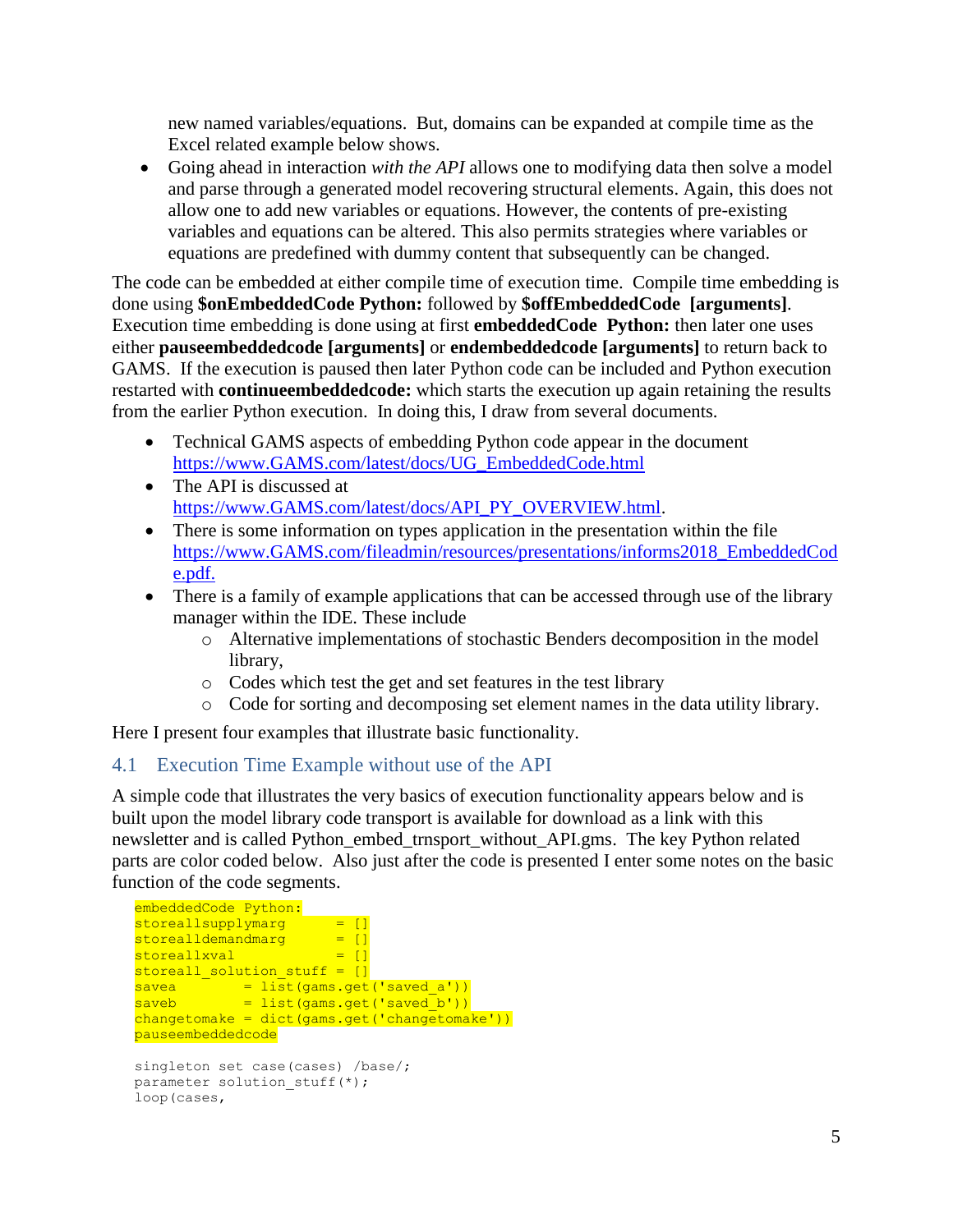```
 case(cases)=yes;
* now change the data using python code
     continueembeddedCode:
     # get the data from GAMS
    case = list(gams.get('case'))[0]
     supplychange = changetomake.get((case,'supply'),1) 
     demandchange = changetomake.get((case,'demand'),1) 
     # multiply the rhs data by the constant
a = [(i[0], supportychange * i[1]) for i in savea]
b = [(i[0], dem and change * i[1]) for i in saveb]
     gams.set("a",a)
     gams.set("b",b)
     pauseEmbeddedCode a b
    display a,b;
    option solvelink=2;
    solve transport using 1p minimizing z;
    solution stuff("Obj Value")=z.l;
    solution stuff("Solvestat")=transport.solvestat;
     solution_stuff("Modelstat")=transport.modelstat;
    solution_stuff("Solve_time")=transport.etsolver;
    solution_stuff("Number_infeasibilities")=transport.numInfes;
   now back to python to build saved data arrays
    continueEmbeddedCode:
     # get solution data from GAMS
    for irec in gams.get('supply'):
     storeallsupplymarg.append((irec[0],case,irec[1][GMS_VAL_MARGINAL]))
     for jrec in gams.get('demand'):
     storealldemandmarg.append((jrec[0],case,jrec[1][GMS_VAL_MARGINAL]))
     for ijrec in gams.get('x'):
     storeallxval.append((*ijrec[0],case,ijrec[1][GMS_VAL_LEVEL]))
     for mrec in gams.get('solution_stuff'):
     storeall_solution_stuff.append((mrec[0],case,mrec[1]))
    pauseEmbeddedCode
);
* Now bring the reports back to GAMS
continueEmbeddedCode:
gams.set("sv_x_sol ",storeallxval)
gams.set("sv_supply_shadprice ",storeallsupplymarg)
gams.set("sv_demand_shadprice ",storealldemandmarg)
gams.set("sv_solution_status ",storeall_solution_stuff)
endEmbeddedCode sv_x_sol sv_supply_shadprice sv_demand_shadprice sv_solution_status
```
Now some notes on this

- 1. We need one instance of **embeddedCode Python:** to start up the Python implementation. In this case since the Python code will be started and stopped multiple times with saving state we cannot have the **embeddedCode Python:** statement inside the loop. We also cannot end the code before the loop as we want to pick up from within the loop so we use a pause command **pauseembeddedCode** here which will later allow Python to pick up from the prior execution and continue. This code segment does some initialization and draws some data out of GAMS using the **get** command as will be explained next.
- 2. Data within the GAMS program are accessed using a gams get command of the form  $savea = list(gams.get('saved_a'))$  where the symbol on the left (savea) is the name of the data item within Python and the symbol in quotes (saved\_a) is the name of the item within GAMS.
- 3. Inside the loop when the continue statement is executed this causes the execution to continue from the prior Python code segment retaining everything generated from all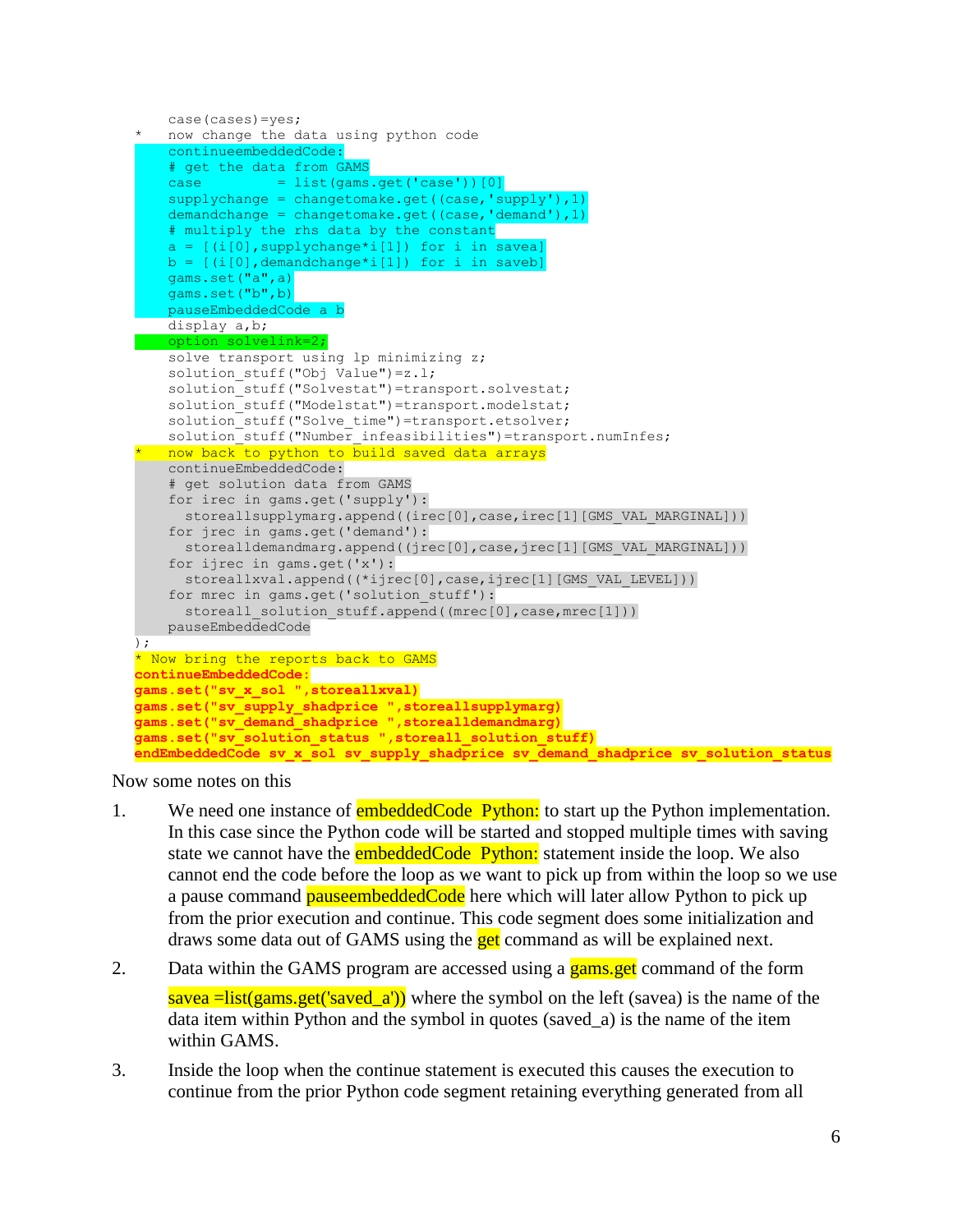previous paused segments. This is done using **continuers beddedCode**: followed by some Python code which is again paused with **pauseembeddedCode**.

- 4. Data are placed back into the GAMS program using: 1) a set command; and 2) a set of arguments on the statement ending or pausing this Python code segment; those arguments tell GAMS what items to change in its database. The set command appears in a form like gams.set("a",a) which identifies the name of the GAMS symbol that will receive the data in quotes ("a" in this case) and specifies the name of the Python item to be transferred to GAMS after the comma  $(a \text{ in this case})$ . The second needed entry is the pause or end (pauseEmbeddedCode or endEmbeddedCode ) statement which needs to have a list following it of the symbol names within GAMS to be changed. In this example the list a,b tells GAMS that Python is sending new data for a and b.
- 5. When using paused and continued Python code in conjunction with a solve statement it **will only work if you also use a solvelink** command with a setting that makes GAMS remain in memory (option solvelink=2; or option solvelink=5). If this is not done then during execution GAMS will eliminate the saved status of the Python execution. This will cause generation of an error message like \*\*\* Error at line 148: Error executing "continueEmbeddedCode" section: No embedded library initialized.
- 6. When one is starting and stopping Python execution as is done in the example above then one must use the **pauseembeddedcode** and **continueembeddedcode** commands.
- 7. When one wishes to bring information from a GAMS model solution into Python one again uses the **get** command. This is done in the example by the code gams.get('supply').. When this is done with a command like xvalue = list(gams.get('x')) where the x is the name of a variable or equation then the entire solve related vector is brought in plus the set element names that define the specific x case. This means there are multiple elements for each variable and equation. By index position [0][0] would be the first set element for the variable or equation and [0][1] would be the second so the first row has the set information. Then there is a second row with 5 entries where the solution level is in  $[1][0]$ , the marginal in  $[1][1]$ , the lower bound in  $[1][2]$ , the upper bound in  $[1][3]$ , and the scaling factor in [1][4]. Thus, one will have to go within these elements to copy out the specific values wanted. These can also be safely addressed using Python constants that are automatically defined when Python is run within GAMS that are named GMS\_VAL\_MARGINAL and GMS\_VAL\_LEVEL. An illustration of this usage appears within the commands

```
for irec in gams.get('supply'): 
  storeallsupplymarg.append((irec[0],case,irec[1][GMS_VAL_MARGINAL]))
```
This command retrieves the solution information for the GAMS equation named supply and merges the shadow price (marginal) information from the position in the first row [1] where the [GMS\_VAL\_MARGINAL] is located and in this case places it into the Python object storeallsupplymarg.

8. The example illustrates that we have to explicitly incorporate statements to get information on the model solution status as the current GAMS Python interface does not facilitate direct access to the post solution model attributes. Thus, we use GAMS commands to form a parameter containing the information we want

```
solution_stuff("Obj Value")=z.l;
solution_stuff("Solvestat")=transport.solvestat;
```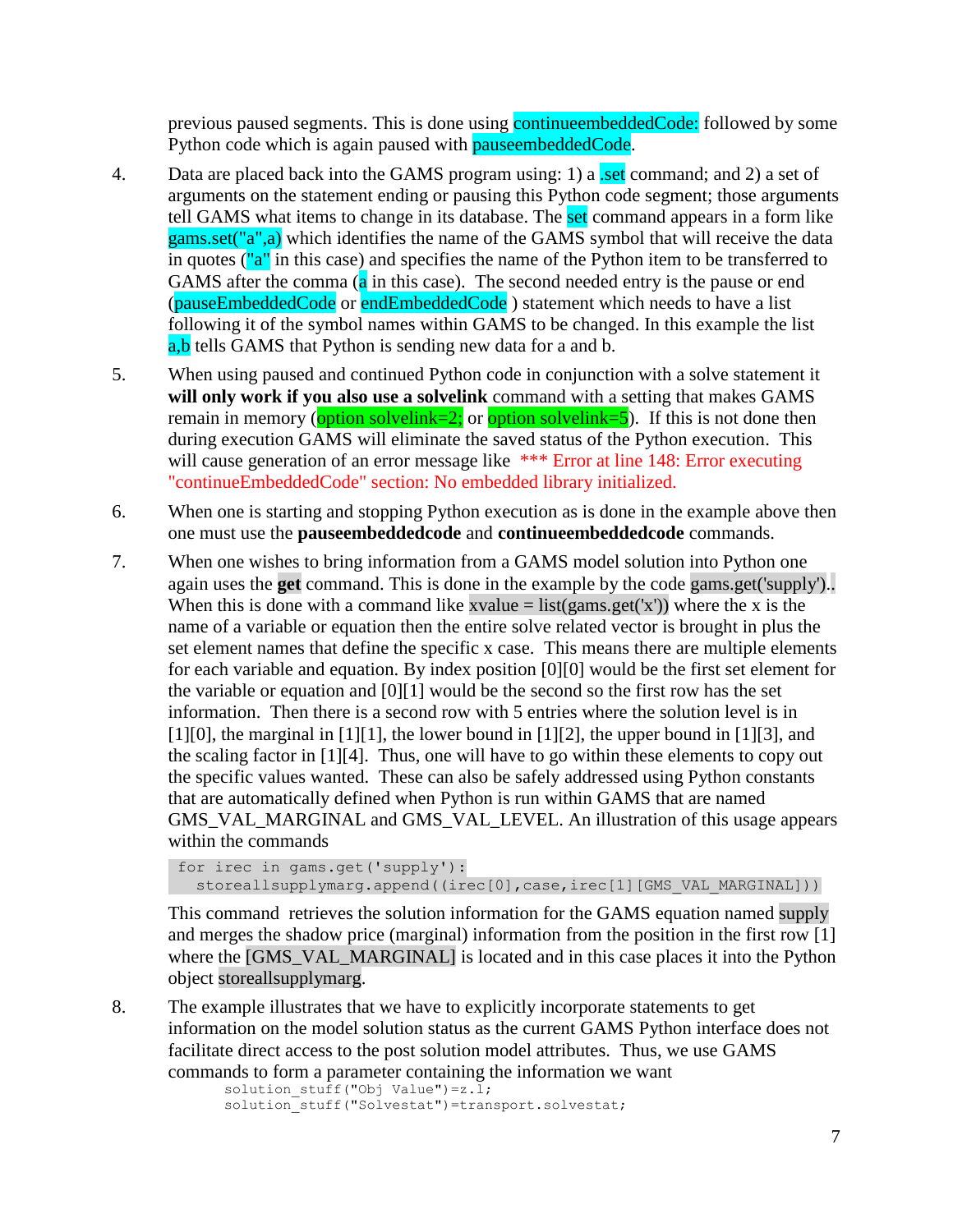```
solution stuff("Modelstat")=transport.modelstat;
solution_stuff("Solve_time")=transport.etsolver;
solution_stuff("Number_infeasibilities")=transport.numInfes;
```

```
and then later use the get command to move the information into Python
       for mrec in gams.set('solution stuff'):
         storeall_solution_stuff.append((mrec[0],case,mrec[1]))
```
9. The main point of this example is to show the functionality of getting data back and forth between Python and GAMS. In practice, the exact context of this example is **not something that one would never want to do using Python**. In particular, in this example: a) data are changed within a Python using a simple formula, then are placed back in GAMS and b) reports are formed in Python and placed back in GAMS. Generally, the data manipulation and report formation are much more conveniently done in GAMS without need to code this in Python.

Nevertheless, there are things that are not convenient to do in GAMS. For example,

- Data may need to be sorted as is done with Python in the GAMS data utility models library example called embeddedSort.
- One may wish to form quantiles over GAMS results as done within an example on Erwin Kalvelagen's web page at [http://yetanothermathprogrammingconsultant.blogspot.de/2018/09/quantiles-with](http://yetanothermathprogrammingconsultant.blogspot.de/2017/09/quantiles-with-pandas.html)[pandas.html.](http://yetanothermathprogrammingconsultant.blogspot.de/2017/09/quantiles-with-pandas.html)
- Complex numerical formulas involving address calculation and access may be involved that are inconvenient to program in GAMS.

### <span id="page-7-0"></span>4.2 Example at Compile Time Without API

Another example that operates at compile time including data from Excel is given in the file python\_embed\_excel\_compile\_time.gms. Key parts are identified below but for brevity I will not explain the concepts behind statements already covered above

```
$onEmbeddedCode Python:
 alldemand=[]
 demand=[]
  demandq=[]
 supplyq=[]
 allsupply=[]
 supply=[]\cosh=[] from openpyxl import load_workbook
wb = load_words(filename = 'myspread.xlsx')problem = wb['input']
  for n in range(2, problem.max_column):
     demandelement = problem.cell(row=1, column=n).value demandqelement = problem.cell(row=problem.max_row,column=n).value
demand.append(demandelement)
     demandq.append((demandelement,demandqelement))
  for n in range(1, problem.max_column+1):
     demandelement = problem.cell(row=1,column=n).value
      alldemand.append(demandelement)
  for n in range(2, problem.max_row):
     supplyelement = problem.cell(row=n,column=1).value
      supplyqelement = problem.cell(row=n,column=problem.max_column).value
      supply.append(supplyelement)
     supplyq.append((supplyelement,supplyqelement))
   for n in range(2, problem.max_row+1):
```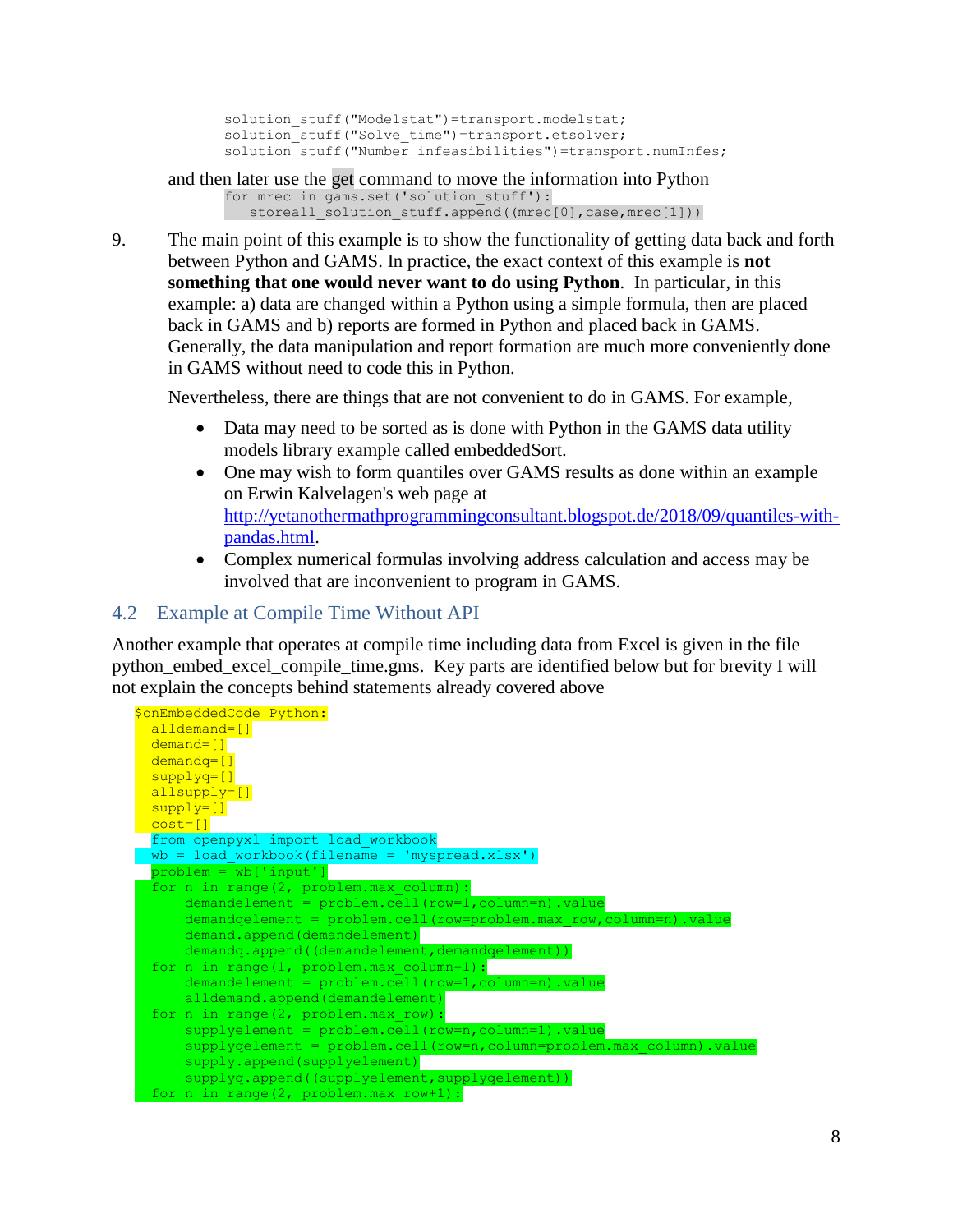```
supply element = problem.cell(row=n, column=1).val allsupply.append(supplyelement)
   for n in range(2,problem.max_column):
      for r in range(2, problem.max row):
           cost.append( (problem.cell(row=r,column=1).value, 
                         problem.cell(row=1,column=n).value,
                         problem.cell(row=r,column=n).value) )
   print (cost)
  for supply, demand in [('supplyplace',supply), ('demandplace',demand),
                           ('supplymax', supplyq), ('demandmin', demandq),
                           ('trancost',cost)]:
       gams.set(supply, demand)
   wb.close()
$offEmbeddedCode supplyplace demandplace supplymax demandmin trancost
embeddedCode Python:
   from openpyxl import load_workbook
  wb = load workbook(filename = 'myspread.xlsx')if 'output' in wb.get sheet names():
   output=wb.get sheet by name('output')
    wb.remove_sheet(output)
   output = wb.create_sheet('output')
   for rec in gams.get('x', keyFormat=KeyFormat.FLAT, valueFormat=ValueFormat.FLAT):
    output.append(rec[0:3])
   wb.save('myspread.xlsx')
endEmbeddedCode
```
#### **Notes**

- 1. The first part starts up Python  $\frac{1}{5}$  on EmbeddedCode Python: Here by using the \$ form of the command causes this to be done at compile time.
- 2. The next part is the command from openpyxl import load workbook. This cause Python to access the bring in the package  $\frac{1}{2}$  openpyx<sup>1</sup> to open the workbook. The  $\frac{1}{2}$ package is not on your machine in a normal install. Thus before using openpyx1 you must install it. To do this
	- Get into CMD mode (this can be done by opening the IDE and punching the MS DOS in upper right) and go to the GMSPython subdirectory (on my machine this is done by typing **cd C:\GAMS\win64\25.0\GMSPython**)
	- Enter the command "**pip install openpyxl**". *Execution of this command will find the package from the internet and install it. You do not have to download anything manually.*
	- Documentation and details on the package **openpyxl** can be found using an internet search for **openpyxl**.
- 3. Subsequently the code uses openpyxl procedures and Python commands to get the data from the worksheet. This is the group of statements starting with and shaded as  $\frac{problem}{problem}$  $=$  wb['input']
- 4. Finally we get to some GAMS interaction using gams. set (supply, demand) to put data into GAMS and the command **\$offEmbeddedCode supplyplace demandplace supplymax demandmin trancost** to tell GAMS what elements to update and to suspend Python execution and return to GAMS.
- 5. After the Solve we add some execution time code (embeddedCode Python) to put data back into Excel using an append (**output.append(rec[0:3]))**to place the solution back in the spreadsheet.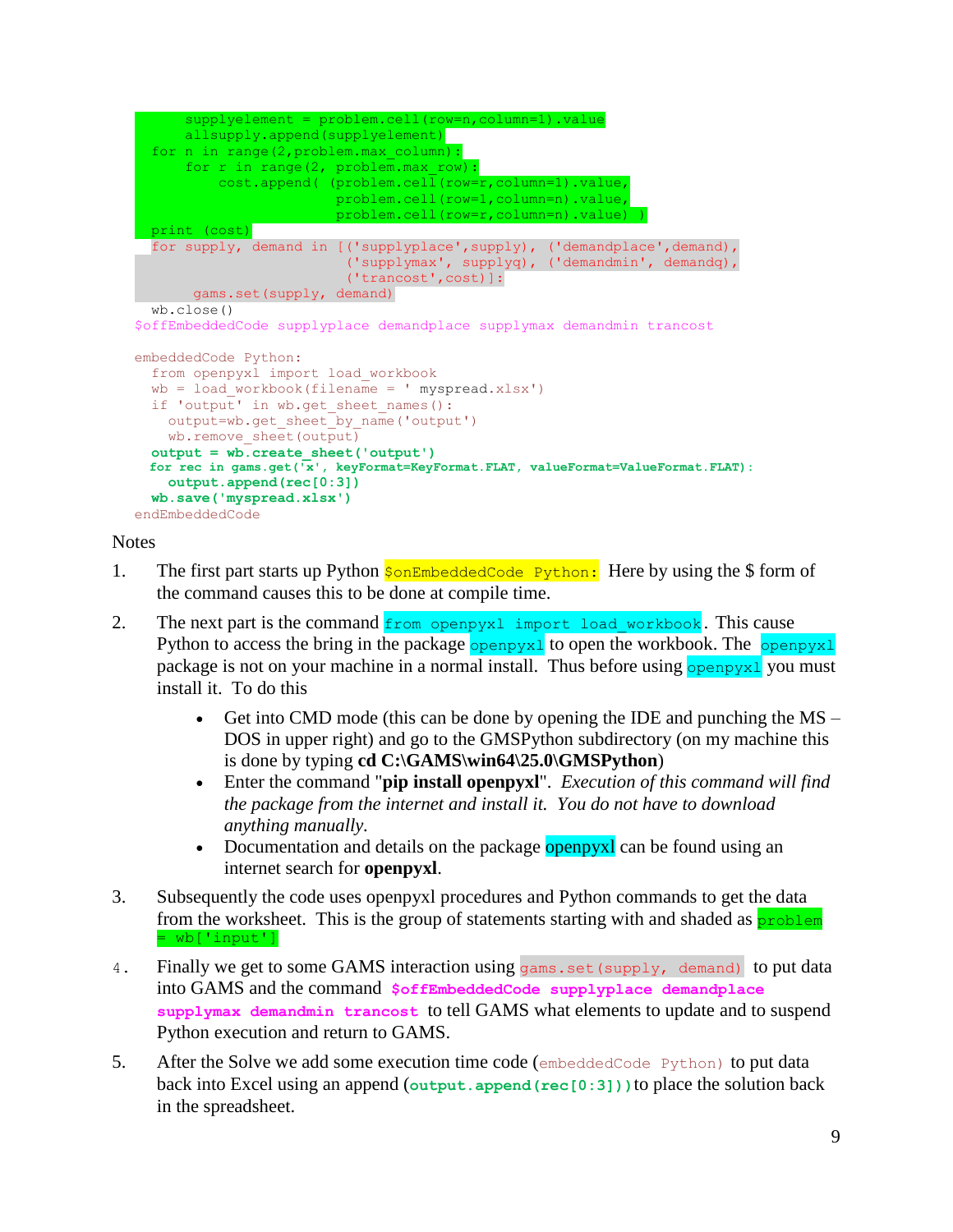## <span id="page-9-0"></span>4.3 Example With Use of the API to Solve Model instance

There is also a major solution related advantage one can gain by using Python and it's API in conjunction with GAMS. The advantage involves use of Python code to repeatedly change data in a generated GAMS model without having to regenerate the model from scratch. This could be quite beneficial in circumstances where a model that took substantial time to generate had to be solved numerous times with modest revisions in the contained data. There is also the possibility of using this across machines as implemented in spbenders5 in the model library.

Before beginning discussion of this example let me briefly, define a term that will be used **model instance**. When GAMS executes a solve statement this causes the GAMS software to create a version of the model and the data contained for passage to the solver. This is called a **model instance**. Inside GAMS, the **model instance** contains current values for all parameters used in the formulation and a mapping of how the GAMS parameters are factored into the model. This permits GAMS parameters that are used in the numerical realization of a model to be changed then factored into the numerical realization without completely regenerating the model **(note the qualification in the next paragraph)**. In turn, then through the procedures explained below one can interact with the **model instance** to change the data within GAMS items that are used in a model and in turn have the numerical aspects of the model formulation adjusted accordingly. (The GUSS solver also uses the model instance).

I also just found out about a major **limitation related to a model instance** that affects embedded code possibilities and GUSS. *One cannot use this procedure to modify active set elements or modify parameters that are used in \$ commands within the model .. equations.* This is the subject of a technical explanation at

[https://www.gams.com/latest/docs/S\\_GUSS.html#GUSS\\_IMPLEMENTATION\\_DETAILS.](https://www.gams.com/latest/docs/S_GUSS.html#GUSS_IMPLEMENTATION_DETAILS) More simply put this is true because of the way this feature is implemented (the parameters to be changed are actually treated as variables in the model instance) and from what I gather is not going to change anytime soon. In fact, trying to do this will earn you error messages like

Exception from Python: GAMS return code not 0 (2), set the debug flag of the GamsWorkspace constructor to DebugLevel.KeepFiles or higher or define a working\_directory to receive a listing file with more details.

#### \*\*\* Error at line 210: Error executing "continueEmbeddedCode" section: Check log above

One could devise a way to work around this by manipulating variable bounds (holding variables you don't want to zero) or constraint right hand sides (rendering constraints non binding) but I have not tried this as of yet.

This makes solution of a sequence of models substantially faster particularly when the generation, solver close down, GAMS start up and solver start up time are a large component of the elapsed total job time. On larger models, this may save substantial time depending on the relative amount of time used in model generation and the overhead of GAMS and solver close down and start up and on the success of specifying the advanced basis.

An example of this again done in the context of the transport library model is:

embeddedCode Python: from gmomcc import \* \$set useSolverLog 1 \$set solverlog \$if set useSolverLog \$set solverlog output=sys.stdout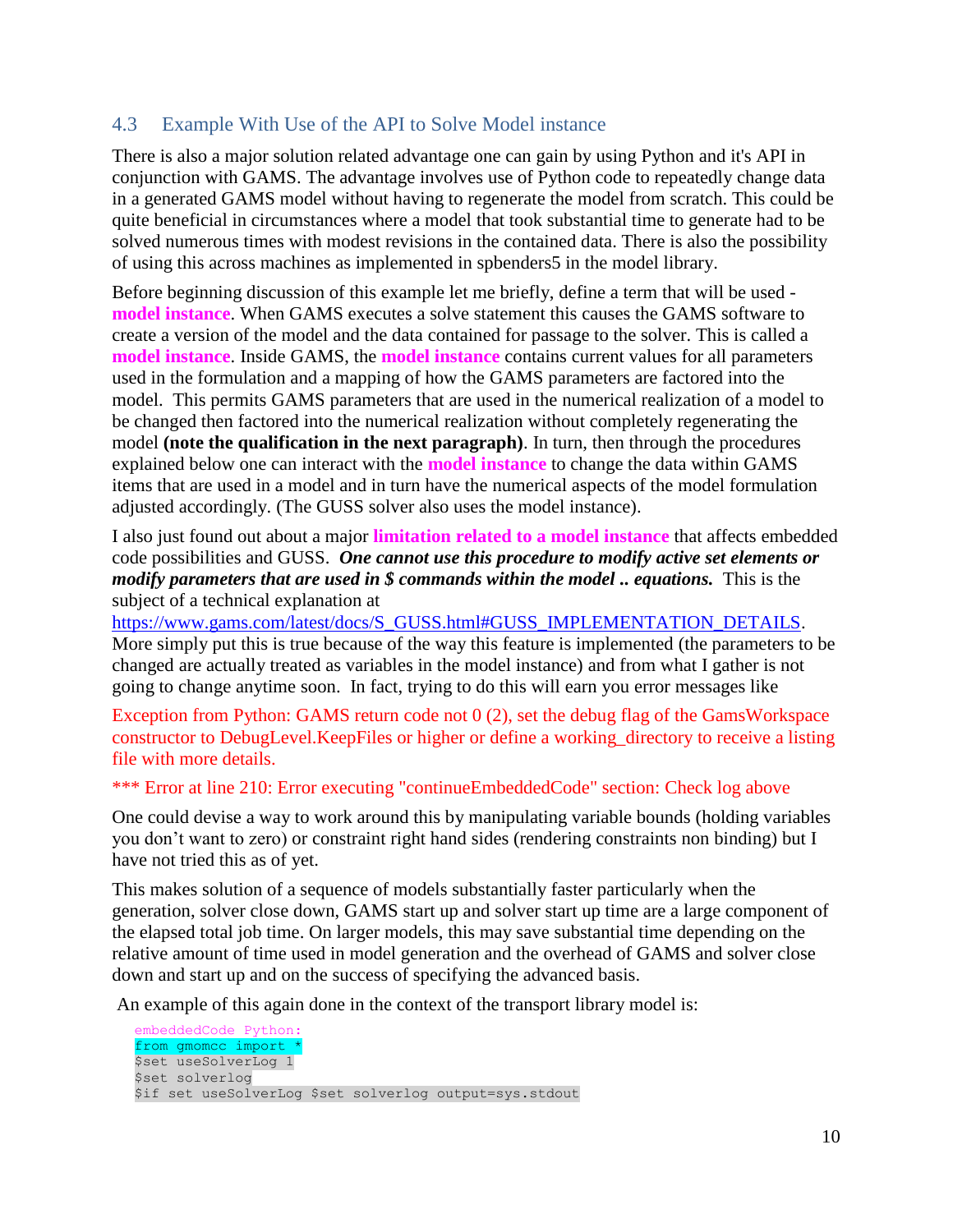```
def solveMI(mi, mInfo, symIn=[], symOut=[]):
  for sym in symIn:
   gams.db[sym].copy_symbol(mi.sync_db[sym])
  mi.solve(%solverlog%)
  for sym in symOut:
   mi.sync_db[sym].copy_symbol(gams.db[sym])
 gams.set(mInfo, [ ('solveStat',mi.solver status), ('resUsd',
gmoGetHeadnTail(mi._gmo,gmoHresused))])
pauseEmbeddedCode
Option solvelink=2;
$libinclude pyEmbMI miTran 'mod using lp min z' -all_model_types=cplexd a.Zero b.Zero
loop(cases,
    supplychange=1;
    supplychange $changetomake(cases, "supply")= changetomake(cases, "supply");
     demandchange=1;
    demandchange $changetomake(cases,"demand")= changetomake(cases,"demand");
   a(i) = saved a(i) * supplychange;
b(j)=saved b(j)*demandchange;
* solve transport using lp minimizing z;
    continueEmbeddedCode:
    solveMI(miTran,'mInfo',['a','b'],['z','x','supply','demand'])
  pauseEmbeddedCode z x supply demand mInfo
   saved x solution(i,j,cases)=x.l(i,j);
   saved supply shadow price(i, cases)=supply.m(i);
    saved demand shadow price(j,cases)=demand.m(j);
    saved_solution_stuff("Obj Value", cases)=z.l;
    saved solution stuff(ht, cases)=mInfo(ht);
    saved_solution_stuff("Number_infeasibilities",cases)=sum(i$supply.infeas(i),1)
                                                          +sum(j$demand.infeas(j),1) 
                                                        +sum((i,j)$x.infeas(i,j),1);
```
Now for some notes on the key parts of this code

- 1. We first began with an embedded code section that begins the Python embeddedCode Python: This code segment contains two main components. First, we use from gmomcc import \* which informs the API that we will use the function **gmoGetHeadnTail** to access some of the model solution result attributes. Second, the code contains definition of a function **def solveMI(mi, mInfo, symIn=[], symOut=[]):** that will cause the model to be solved changing the input data listed between the brackets in **symIn=[ ]** and returning the output listed between the brackets in **symOut=[** ]). In the next note below I cover the main elements of this function.
- 2. The statement **def solveMI(mi, mInfo, symIn=[], symOut=[]):** defines: a) the name of the function **(solveMI) that will be called elsewhere within Python**; b) the name of the model instance to be solved (**mi)** by this statement; c) the name of a Python parameter that will be built within the function for passage back to GAMS containing solution status information (**mInfo);** d) the names of the data items encased in brackets that will be sent from GAMS to the function that will alter the numerical realization of the model instance  $(\text{in } \frac{\text{symIn}[-1])}{\text{symIn}}$ , and e) the names of the solution items encased in brackets that will be passed back to GAMS (in **symOut=[])** after the solution is complete**.**
- 3. Now, to improve clarity, let us look at a call of this function. Within the GAMS loop there is a continue through pause Python code segment that contains the line **solveMI(miTran,'mInfo',['a','b'],['z','x','supply','demand'])**. This indicates a) the model instance called **miTran** is to be solved; b) that the function will return solution status information to Python in the data item named **'mInfo'; c)** when the model instance is set up for a solution that alternative data will be passed into the function for the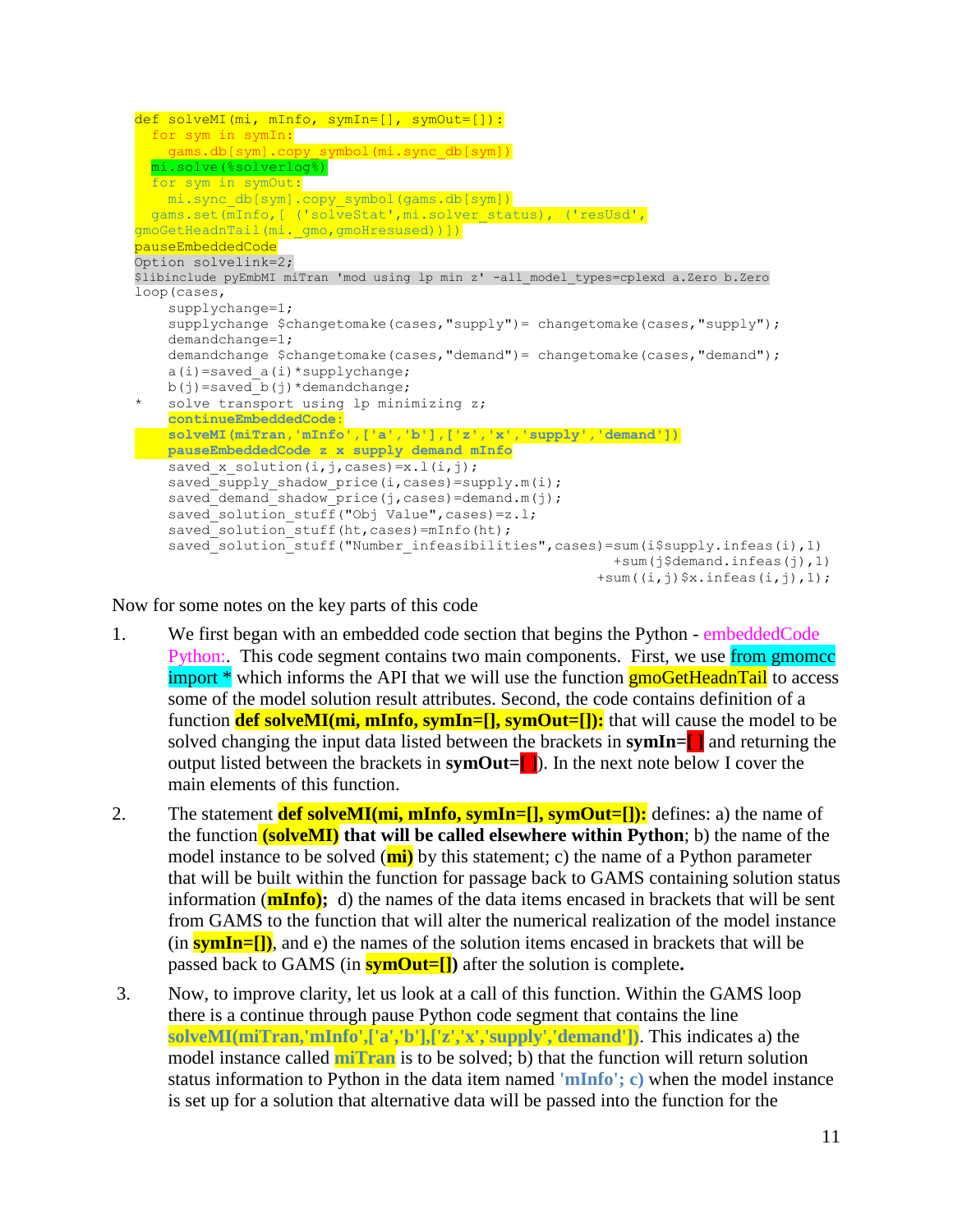parameters **['a','b']**; and d) after the model is solved the function will return the solution information for the variables and equations named **['z','x','supply','demand'].**

4. Now let us look at the contents that appear within the function. First, the lines for sym in symIn:

gams.db[sym].copy\_symbol(mi.sync\_db[sym])

transfer data from the GAMS database to the model instance for the parameters named within the first set of brackets in the call namely in this case a and b **['a','b']**.

The next line

mi.solve(%solverlog%)

causes the model instance to be solved.

After that we retrieve the information from the model instance solution and place it back into Python using two command sequences. The first of which is

for sym in symOut: mi.sync\_db[sym].copy\_symbol(gams.db[sym])

and retrieves the information requested by the function call for the variables and equations **['z','x','supply','demand']** and places those solution results into Python items with the same names.

The second sequence

gams.set(mInfo,[ ('solveStat',mi.solver status), ('resUsd', gmoGetHeadnTail(mi.gmo,gmoHresused))])

retrieves the solver status information using the capabilities of the API (in the full example the statement also recovers modelstat but this not shown here to make things fit). The resultant information is transferred into a GAMS parameter identified by the string mInfo.

5. Later in the code we use a statement to cause the initial model instance to be set up and solved plus GAMS to remain in memory which is

Option Solvelink=2; \$libinclude pyEmbMI miTran 'mod using lp min z' -all\_model\_types=cplexd a.Zero b.Zero

In this case we are using the predefined gms file pyEmbMI that is contained in the INCLIB subdirectory of the GAMS system. **We must have the option solvelink, \$set and \$if statements before this statement for the code to work.** The libinclude call contains: a) the name to give the model instance miTran; b) the text to use in the solve statement giving model name and particulars about optimization 'mod using lp min z'; c) some command line parameters to use when GAMS is invoked -all\_model\_types=cplexd; and d) what to do if the input data do not exist for a case (a.Zero b.Zero where in this case **a.zero** says treat elements not in the revised parameter **a** as zeros). You can also tell how to handle bounds. For details see the comments in the code in inclib.

6. Finally in the loop we see

continueEmbeddedCode: solveMI(miTran,'mInfo',['a','b'],['z','x','supply','demand']) pauseEmbeddedCode z x supply demand mInfo

which continues the execution of the Python code. The code calls the **solveMI** function to execute the solve over the model instance named **miTran** the remaining parameters of which are described in points two and three above. After this, the Python code is paused and on the back end of the pause statement the user tells GAMS the names of the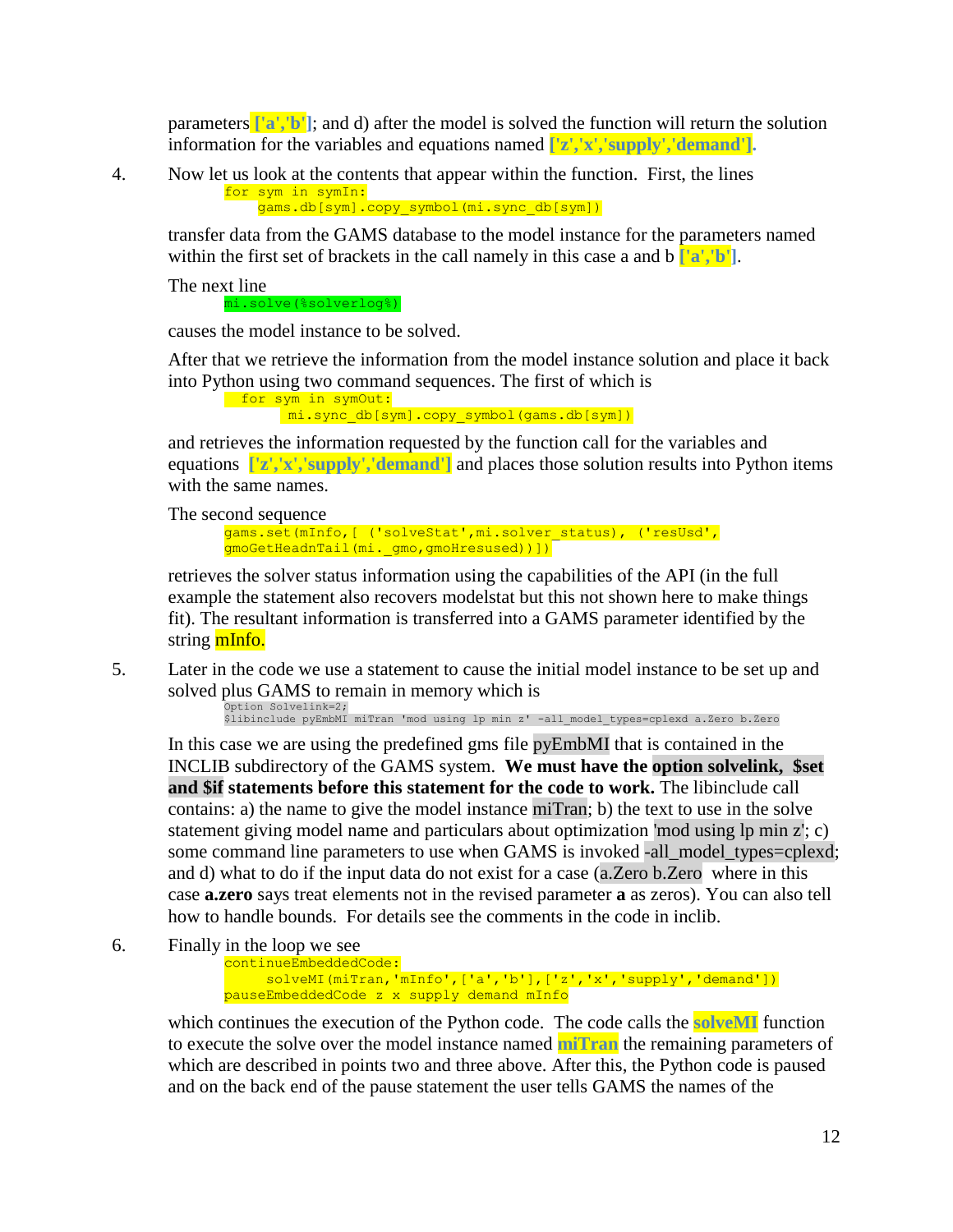parameters that need to be updated in the GAMS database. In this case these are the listed objects appearing after the command **pauseEmbeddedCode** and are **z x supply demand mInfo.**

## <span id="page-12-0"></span>4.4 Another Example With Use of the API to Solve Model instance

To partially show the solution speed advantage a deliberately slow converging example setting up a subsidy to achieve a price floor was developed (for details on the concept see paper in AJAE by Chang, McCarl, Mjelde and Richardson). The resultant key Python related parts of the code (python\_embed\_target\_price\_with\_api.gms ) are



Which sets up the solve function  $(solveMI)$  and solves the first model instance (modinstance) using cosde in the inclib directory of GAMS via the Libinclude of pyEmbMI. Then later in the loop we have

 continueEmbeddedCode: solveMI(modinstance,'mInfo',['initialguess'],['balance']) pauseEmbeddedCode balance mInfo

which continues the Python calling the function to carry out solution of the model instance (modinstance) using the function (solveMI) as in the prior example. Here we are changing the data in initialguess and recovering the solution information for balance plus the solution status in Minfo.

## <span id="page-12-1"></span>5 Editor alternatives IDE, GMS-Manager, Studio and Gtree

There has been recent dialogue on the GAMSlist regarding the IDE and "modern" editor alternatives to it. Recently announcements were made by two parties regarding alternative GAMS customized editors and there is one other I am aware of that has existed for a number of years. I will briefly cover these below although I must admit that I have not used any of them so the content below is all derived from the information available to me on the web or in emails.

In particular, the following are or are soon to be available.

#### <span id="page-12-2"></span>5.1 Gtree

Gtree provides an editing platform that has been customized for GAMS and has been in existence for at least 10 years. It was developed by Wietse Dol. From what I can tell the latest version was released somewhere shortly after May 2015. According to its documentation Gtree will show the structure of your GAMS code in tree form (integrating the base files and all relevant ones referenced in **\$include, \$batinclude, \$libinclude, \$sysinclude** statements). Then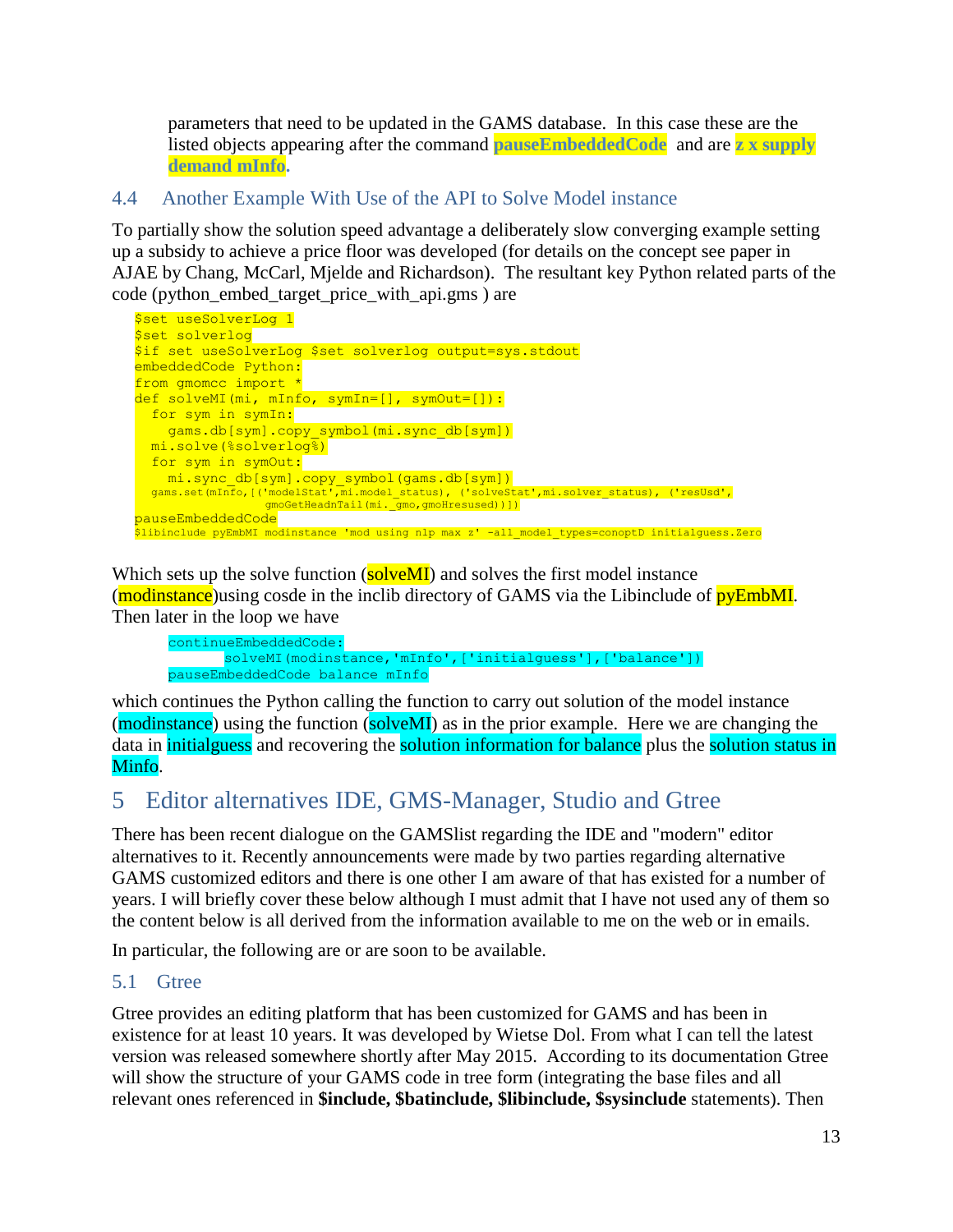by clicking on the tree you can jump into and out of files as well as edit files and run jobs. The documentation indicates Gtree can among other things: a) find and replace text anywhere in the associated tree of files making up a model; b) maintain a to do list; c) run the model with GAMS; d) match beginning and ending characters of the form  $(), [], {}, " "", \mathit{//}, and \mathit{\\}, e)$  position the cursor at the point of the first compilation error when one occurs; f) look up the GAMS text for compilation error messages; g) edit GDX files; h) merge and difference GDX files; i) transfer cursor focus to locations with a particular model file family where a symbol is declared, defined, assigned, used as an index or referenced as in the GAMS refreader; j) add bookmarks and jump to them; and k) syntax color not only keywords but also named sets, parameters, variables, equations and models. Gtree is also compatible with Gempack and interfaced with R for statistics and graphics.

Gtree is released through the web page [http://www3.lei.wur.nl/GAMStools/index.htm](http://www3.lei.wur.nl/gamstools/index.htm) and is free. This is not a product developed by GAMS Corporation.

#### <span id="page-13-0"></span>5.2 GMS-Manager

An alternative, customized editor called GMS-Manager was recently released. It was developed by Ingo Huck and is sold through [https://www.gms-manager.com/.](https://www.gms-manager.com/) According to the documentation GMS-Manager is a "modern GAMS-IDE" that allows one to edit gdx-files and increase GAMS programming efficiency. Editor capabilities mentioned or implied include an auto complete function, a symbol search, automatic error underlining, a real-time symbol table, error detection as code is built, syntax coloring, and tree structure diagrams of include files. For working with GDX files, there are mentions of procedures for adding symbols, adding data items, merging files, altering display formatting when examining contents, provision of specialized copy paste procedures for moving data from Excel files, and construction of data based charts. This again is not a product developed by GAMS Corporation.

#### <span id="page-13-1"></span>5.3 GAMS Studio

GAMS Development has indicated that they are working on an alternative to the IDE that they call the GAMS Studio. In an email they state "GAMS Studio is based on C++ and Qt which makes it fast, reliable, and platform independent ([thus usable on] Windows, Mac and Linux)." They also indicate that an early stage GAMS Studio will be released sometime soon, namely during the spring of 2018 within the GAMS 25.1 release. They also indicate that GAMS Studio will be open source with the first version including basic functionality to edit and run GAMS models and view results –" but nothing very advanced". Also that "many new features interactive debugger, model instance explorer, etc. - are on the development horizon, subject to prioritization and user feedback."

#### <span id="page-13-2"></span>5.4 Others

• There are some other packages that are listed on the GAMS contributed software page [https://www.GAMS.com/community/contributed-software/](https://www.gams.com/community/contributed-software/) including a MAC based IDE [\(https://dridium.wixsite.com/amalGAMS](https://dridium.wixsite.com/amalgams) ), a package called Veda-BE (see <http://support.kanors-emr.org/>), and some interface builders from Wolfgang Britz [\(GGIG\)](http://www.ilr.uni-bonn.de/em/staff/britz/ggig_e.htm), Erwin Kalvelagen [\(Packaging Optimization Applications\)](http://amsterdamoptimization.com/packaging.html), the Gtree developers GAMS [Simulation Environment \(GSE\),](http://www3.lei.wur.nl/gamstools/index.htm) and a plug in GAMS [Mode for Emacs](http://shirotakeda.org/en/gams/gams-mode/) by Shiro Takeda. Additionally there may be others there that I missed.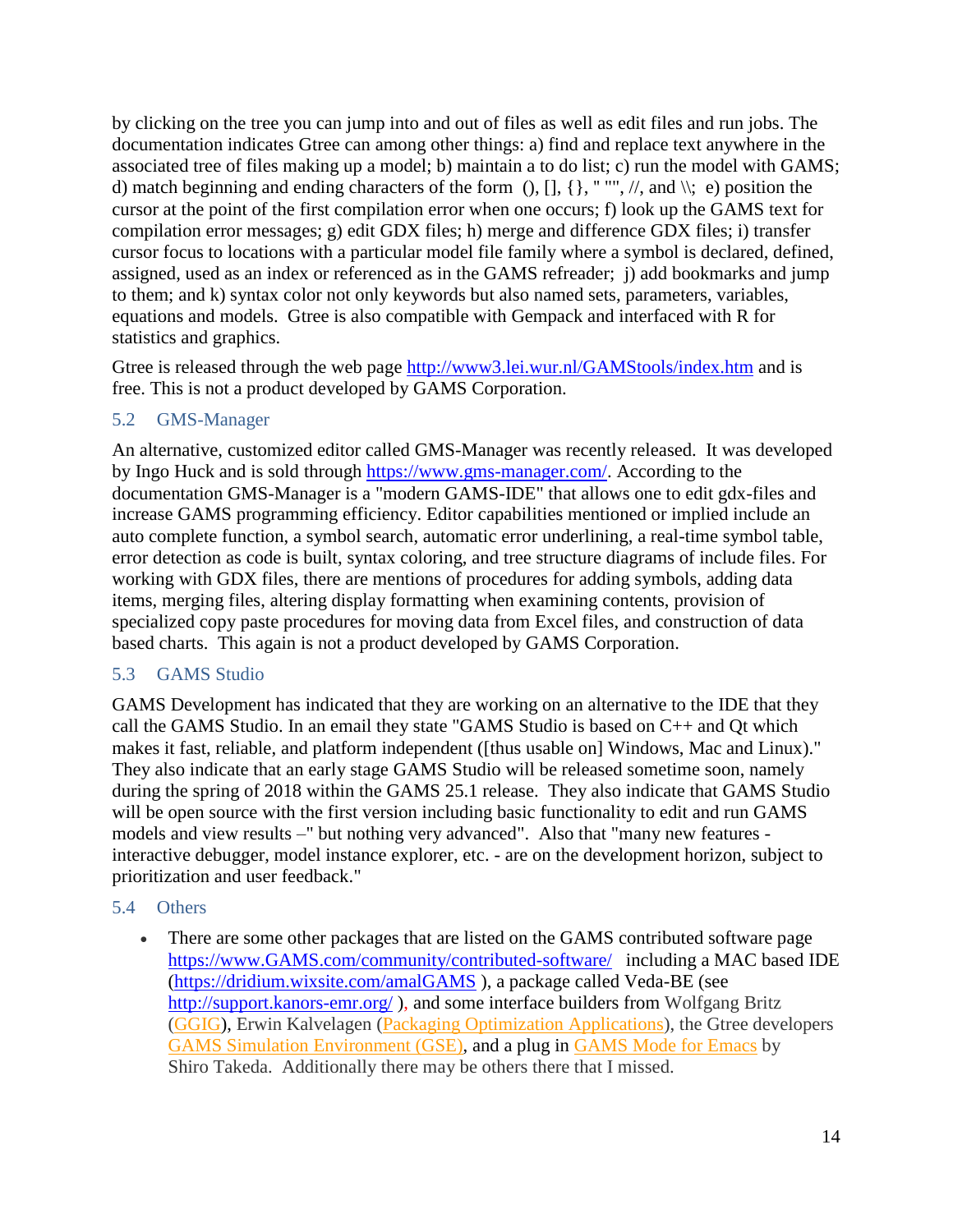# <span id="page-14-0"></span>6 McCarl Guide, Documentation and the Future

I have been asked by various parties recently about the status of the McCarl guide and more generally GAMS documentation. There are changes here. Namely the GAMS release notes state "The contents of GAMS User's Guide and the McCarl (Expanded) User's Guide have been merged, revised, and reorganized as **[User's Guide](https://www.gams.com/latest/docs/UG_MAIN.html)** as well as **A GAMS [Tutorial by Richard E.](https://www.gams.com/latest/docs/UG_Tutorial.html)  [Rosenthal](https://www.gams.com/latest/docs/UG_Tutorial.html)**. Also other parts of the documentation has been reorganized and are now more closely integrated." Also that "The McCarl GAMS User Guide (CHM and PDF) can now be found in the mccarl/ subdirectory in the distribution."

So what does this all mean. Well, first, the McCarl guide is no longer the official GAMS documentation. In fact, it has now moved into the "contributed documentation" section of the GAMS website. However, a lot of the content has been moved into a new documentation that was developed within GAMS Corporation. In discussions with people at GAMS the main reason for creation of the new document arises from their conclusion that the McCarl guide was not sufficiently concise plus it was incomplete in places. Also despite my invitations the GAMS employees never really bought into maintaining and expanding the guide as it was.

I feel their move to a new documentation was good for the user community in that GAMS now owns the documentation. This means they will keep it up including features that I would never know about. I also think it is good as I must admit my  $70<sup>th</sup>$  birthday will occur later this year leading to the question of: How long will I bother to keep up the McCarl guide?

On the other hand, I must admit that beauty is in the eye of the beholder and there are certainly cases in the new documentation where for me I find a lack of beauty with the conciseness and technical orientation making it impenetrable. I have always felt the need to translate the release notes for communication to a wider user group and I see such aspects in the documentation. I have not quite decided whether I will try to keep adding to the McCarl guide in the face of these developments. I do think keeping it up would be useful as aspects of its presentation are more accessible to certain groups of users. Nevertheless, even if I do try to keep it up, I will not try to be as comprehensive as I have in the past and only include what I consider major elements. Regarding the above, I would not add anything but the Python section as the other features to me are of pretty narrow interest so are amply supported by the "official" document.

# <span id="page-14-1"></span>7 Basic, Advanced and Combined courses offered soon

This year I will again be teaching my family of GAMS courses for basic and advanced users. These courses will be offered in early June when there will still be some snow up in the high country and Arapahoe basin may even still be open for skiing. Dates, times and content are

- Basic to Advanced GAMS class June 11, 2018- June 15, 2018 (5 days) in the Colorado mountains at Dillon (near Frisco and Breckenridge). The course spans from Basic topics to an Advanced GAMS class. Details are found at [https://www.GAMS.com/fileadmin/news](https://www.gams.com/fileadmin/news-events/mccarl_Basic_to_Advanced_GAMS_Modeling2018.pdf)[events/mccarl\\_Basic\\_to\\_Advanced\\_GAMS\\_Modeling2018.pdf.](https://www.gams.com/fileadmin/news-events/mccarl_Basic_to_Advanced_GAMS_Modeling2018.pdf)
- Basic GAMS class June 11, 2018- June 13, 2018 (3 days) in the Colorado mountains at Dillon (near Frisco and Breckenridge). The course starts assuming no GAMS background. Details are given at [https://www.GAMS.com/fileadmin/news-events/mccarl\\_basic\\_2018.pdf.](https://www.gams.com/fileadmin/news-events/mccarl_basic_2018.pdf)
- Advanced GAMS class June 13, 2018- June 15, 2018 (3 days) in the Colorado mountains at Dillon (near Frisco and Breckenridge). The course is for users who have a GAMS